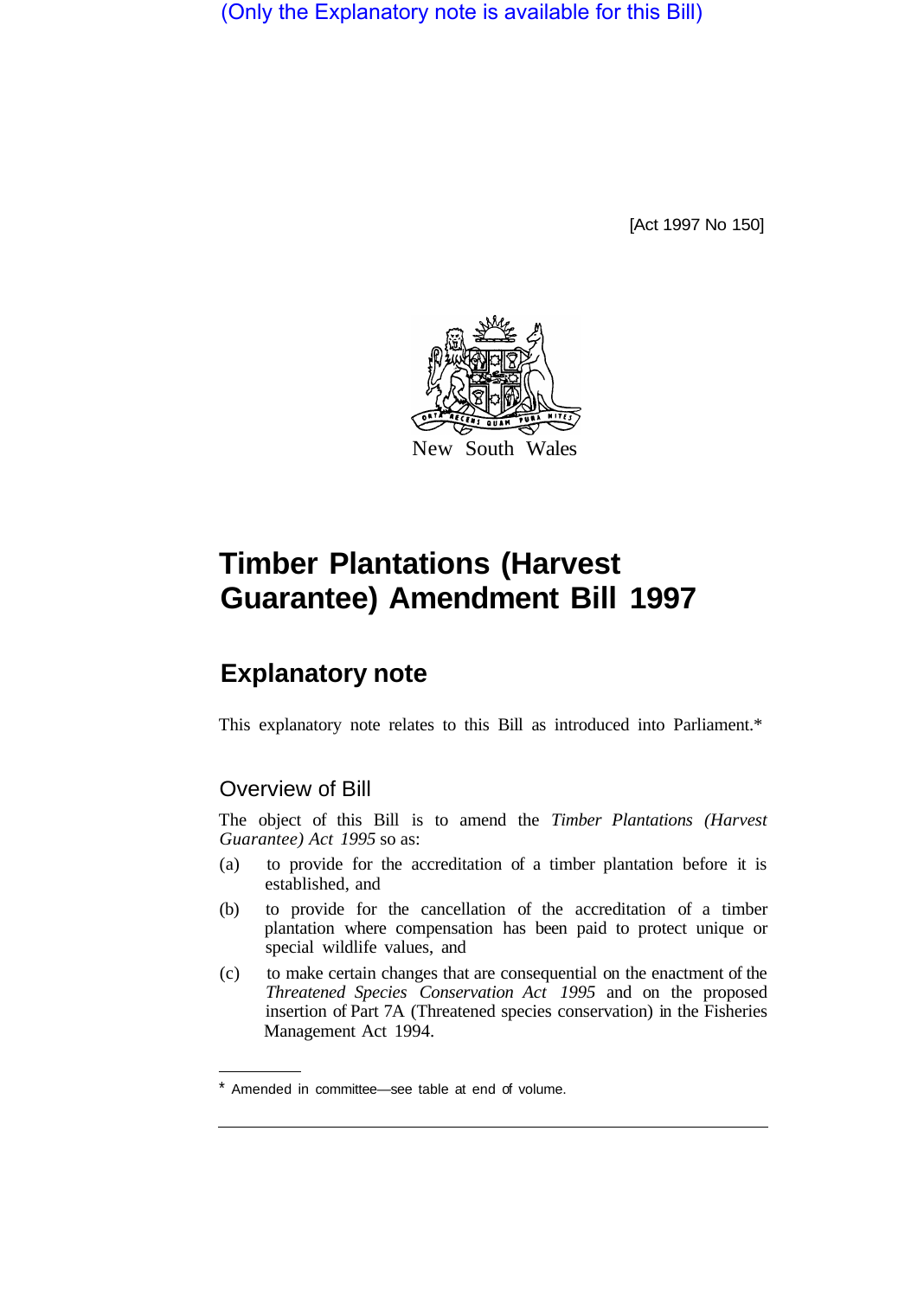Explanatory note

### Outline of provisions

**Clause 1** sets out the name (also called the short title) of the proposed Act.

**Clause 2** provides for the commencement of the proposed Act.

**Clause 3** is a formal provision giving effect to the amendments to the *Timber Plantations (Harvest Guarantee) Act 1995* set out in Schedule 1.

#### **Schedule 1 Amendments**

#### **Harvesting operations not subject to certain provisions of environmental legislation**

The object of the *Timber Plantations (Harvest Guarantee) Act 1995* was to remove certain impediments to the harvesting of plantation timber (that is, trees that have been planted for the purpose of timber production) so as to encourage the establishment of commercial timber plantations. (See section 3  $(1).)$ 

To achieve that object, harvesting operations on an accredited timber plantation are exempt from certain obligations under the *Environmental Planning and Assessment Act 1979,* the *National Parks and Wildlife Act 1974*  and the *Heritage Act 1977.* The exemptions apply only if the relevant harvesting operations are carried out in accordance with the timber plantation (environment protection) harvesting code or codes applying to the timber plantation and in relation to things that are reasonably connected with the carrying out of the harvesting operations.

At present, section 9 (1) of the *Timber Plantations (Harvest Guarantee) Act 1995* exempts a person who is carrying out harvesting operations on an accredited timber plantation from certain provisions of the *National Parks and Wildlife Act 1974.* 

However, the *Threatened Species Conservation Act 1995* and proposed Part 7A of the *Fisheries Management Act 1994* introduced new environmental obligations, and modified some existing obligations, in relation to the conservation of threatened species, populations and ecological communities of animals, fish and plants and their habitats. The changes made by those Acts affect the operation of the *Timber Plantations (Harvest Guarantee) Act 1995.*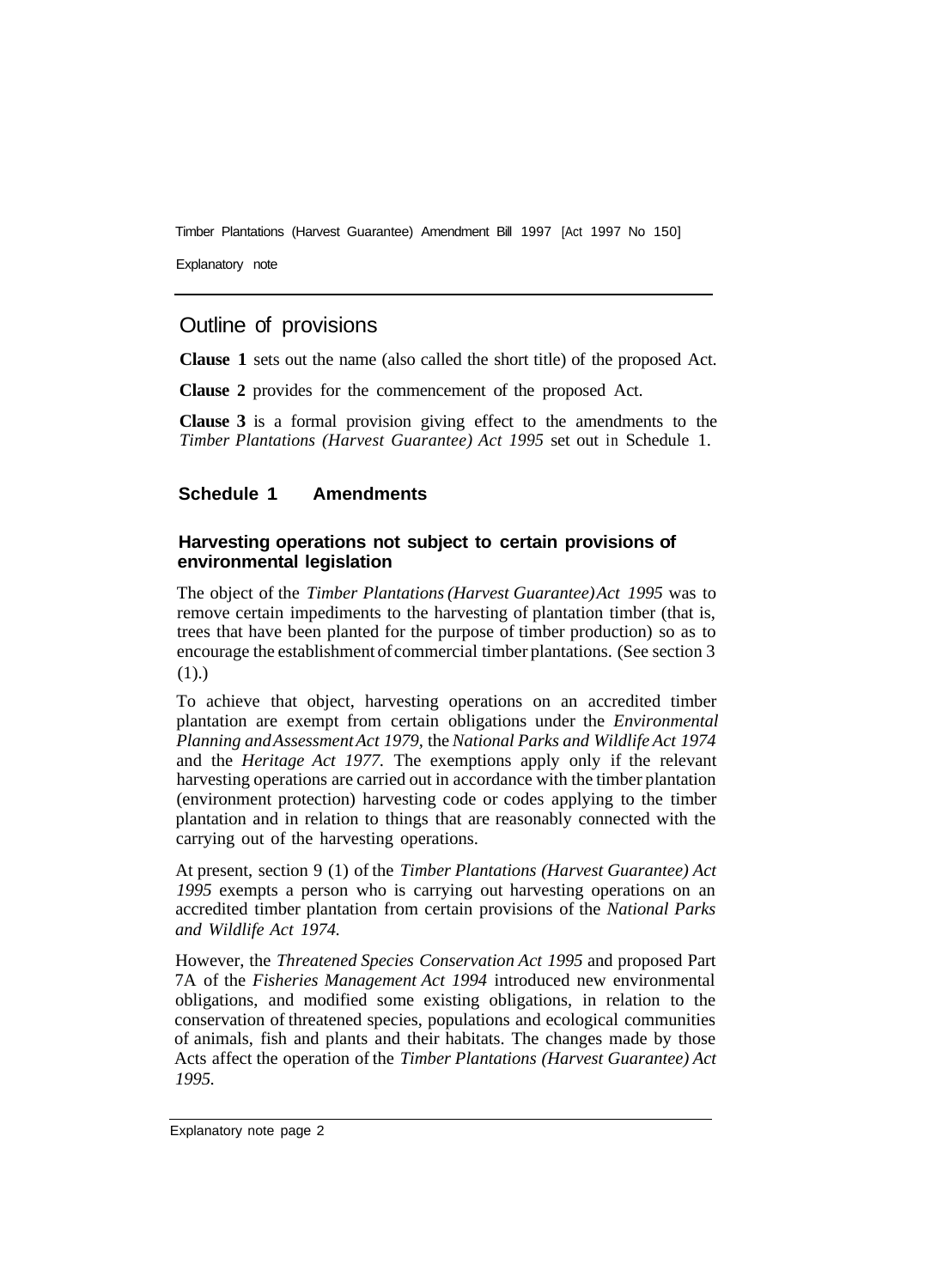Explanatory note

**Schedule 1 [5]** repeals and re-enacts section 9 (l) of the *Timber Plantations (Harvest Guarantee) Act 1995* (which lists the offences under the *National Parks and Wildlife Act 1974* from which a person carrying out harvesting operations is exempt). The new subsection restates the description of sections 98 and 99 of that Act and adds the following offences, which relate to matters regulated under the *Threatened Species Conservation Act 1995:* 

- harming or picking a threatened species, population or ecological community (section 118A,
- damaging critical habitats (section 118BC),
- damaging the habitat of a threatened species, population or ecological community (section 118D).

**Schedule 1 [8]** makes similar provision in respect of offences under proposed Part 7A (Threatened species conservation) of the *Fisheries Management Act 1994* which provides for the conservation of threatened species, populations and ecological communities of fish and marine vegetation (along similar lines to the provisions applying to other animals and plants under the *Threatened Species Conservation Act 1995.* Part 7A is proposed to be inserted by Schedule 1 [9] to the *Fisheries Management Amendment Bill 1997.* 

**Schedule 1 [2]** and **[3]** make consequential amendments to the objects of the Act.

#### **Stop work orders and interim conservation orders not to apply to harvesting operations**

Section 9 (3) of the *Timber Plantations (Harvest Guarantee) Act 1995*  provides that interim protection orders within the meaning of the *National Parks and Wildlife Act 1974* may not be made *so* as to prevent or interfere with the carrying out of harvesting operations on accredited timber plantations.

**Schedule 1 [6]** inserts in that subsection a reference to interim protection orders made under the *Threatened Species Conservation Act 1995.* 

**Section 9 (4)** of the *Timber Plantations (Harvest Guarantee) Act 1995*  provides that stop work orders under section 92E of the *National Parks and Wildlife Act 1974* may not be made so as to prevent or interfere with the carrying out of harvesting operations on accredited timber plantations.

**Schedule 1 [7]**omits the redundant reference to section 92E of the *National Parks and Wildlife Act 1974* (which was repealed by the *Threatened Species*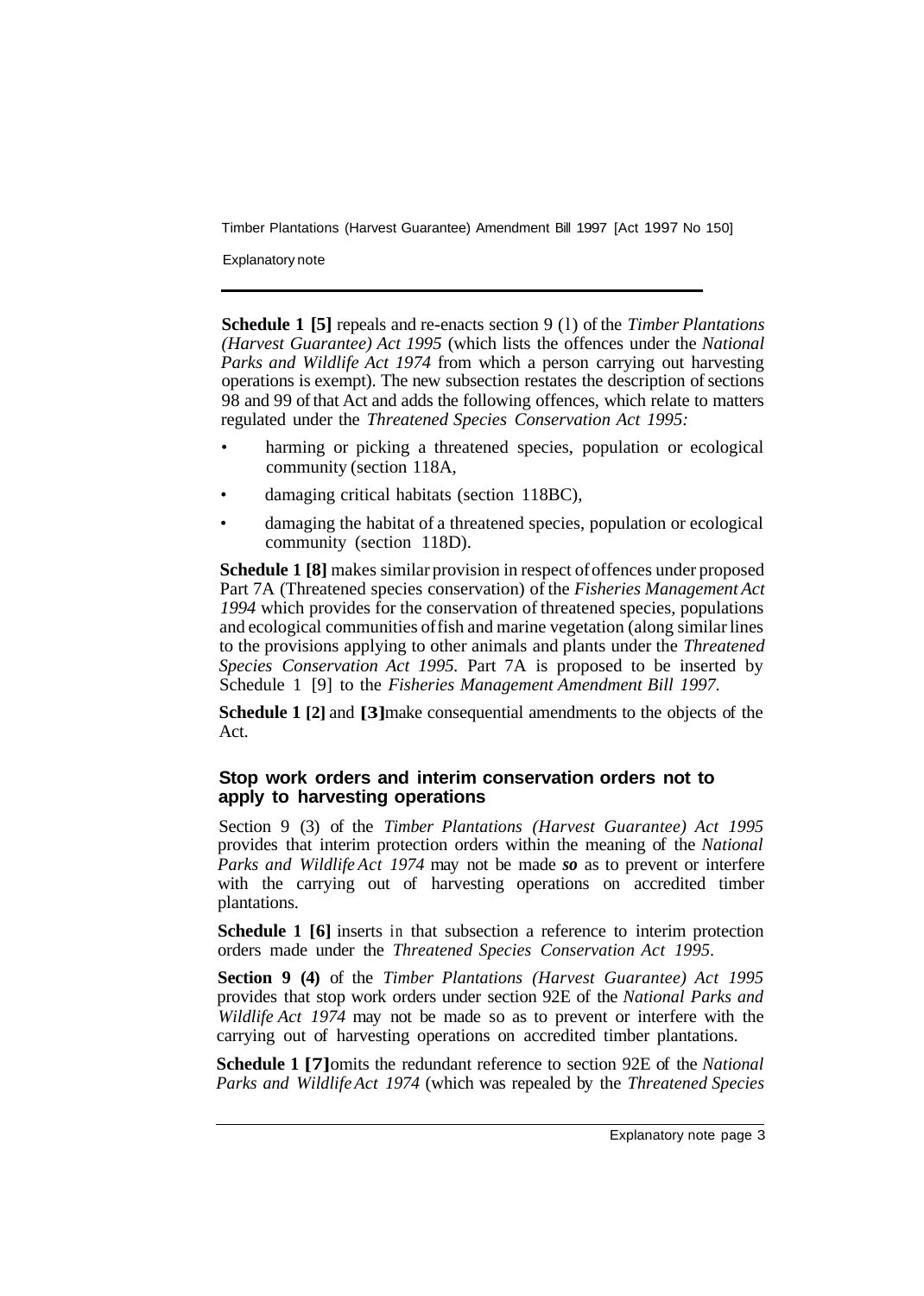Explanatory note

*Conservation Act 1995)* and replaces it with a reference to the relevant provisions of the *National Parks and Wildlife Act 1974* and the *Threatened Species Conservation Act 1995.* Division 1 of Part 6A of the *National Parks and Wildlife Act 1974* empowers the Director-General of National Parks and Wildlife to make stop work orders to prevent any action that is likely to significantly affect protected fauna or native plants and their environment. Section 114 of the *Threatened Species Conservation Act 1995* provides for the Director-General to make stop work orders in certain circumstances for the purposes of conserving threatened species, populations or ecological communities and their habitats.

#### **Matters to be regulated by Cedes**

Despite the removal of impediments to the harvesting of plantation timber by the *Timber Plantations (Harvest Guarantee) Act 1995,* the Act provides for the protection of the environment by requiring harvesting operations on accredited timber plantations to be carried out in accordance with timber plantation (environment protection) harvesting codes. (See section 3 (2) (d).) Section 20 (1) of the Principal Act provides for a code to regulate the carrying out of harvesting operations on an accredited timber plantation, for the purposes of protecting the environment. Section 20 (2) lists some of the matters with which a code may deal, including native animals and plants.

**Schedule 1 [19] and [20]** add further matters to that list, as a consequence of the amendments made by Schedule 1 [5] and [8].

#### **Accreditation of proposed timber plantations**

Division 2 of Part 2 of the Act provides for the accreditation of timber plantations. At present, the owner or manager of a timber plantation may, at any time after the timber plantation is established, apply for the accreditation of the timber plantation.

**Schedule 1 [9] and [11]** provide for the accreditation of a timber plantation that has not yet been established, which may be granted subject to conditions concerning the establishment of the proposed timber plantation.

Under section 13 (l) of the Act, the Director-General may refuse to accredit the proposed timber plantation if the Director-General makes a determination that the *Environmental Planning and Assessment Act 1979,* or any other relevant law, has not been complied with in relation to the establishment of the timber plantation. **Schedule 1 [14]** prevents the accreditation of a proposed timber plantation unless any relevant consent under that Act, any